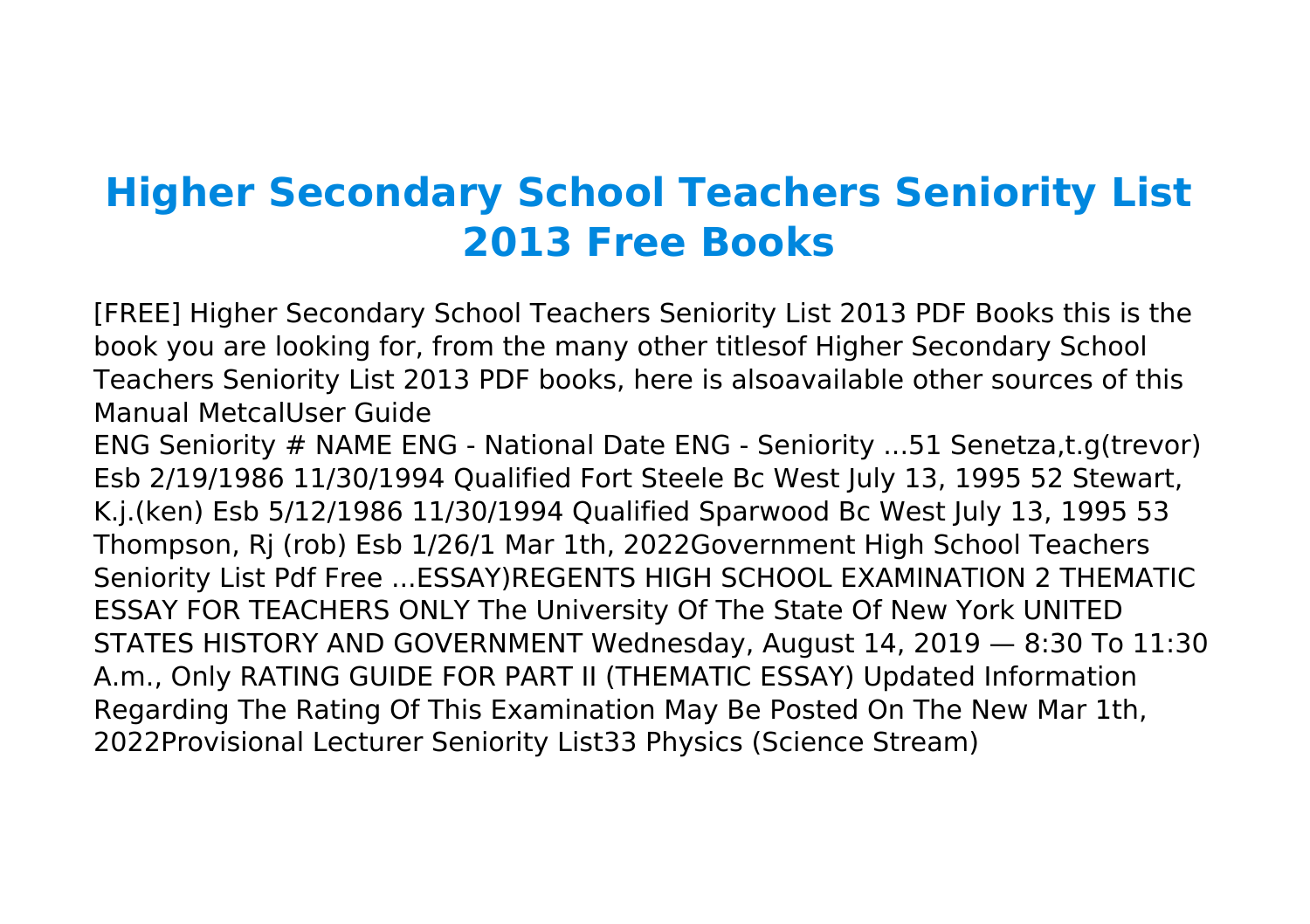RJBI199109000868 Shiv Kumar Bhargava 17 1991-92 DPC 1992-93 ... 46 History RJJP198918009625 Veena Gupta RPSC 1992-93 47 History RJJJ199223026486 Asha Angasaria RPSC 1992-93 48 English (Compulsary) RJJP199317021387 Jai Shree Jain 17 RPSC 1993-94 ... 166 Geography RJGA199035004314 Brijmohan 4603 A 1988-89 DPC 2001-02 ... Mar 1th, 2022.

SLEAS Class I Seniority List (Updated As At 01-01-2017)110 Mr K.G.Wimalasena 2010.06.01 1961.10.10 Principal Dharmapala College-Pannipitiya 111 Mrs U.H.Chandani 2010.06.01 1964.11.20 Principal Sangamiththa College-Galle Mar 1th, 2022Wayne County Schools Professional Seniority ListPre-Engineering 05-AD 6/30/2024 6/30/2023 Angle Hannah 8/18/2010 10 21 Elementary Education K-06 6/30/2022 Arrowood Brenda Director \*10/06/1997 23 02 22 50 Superintendent PK-AD Supervisor General Instruction PK-AD Principal PK-AD Consumer/Homemaking 05-12 Sch Jan 1th, 2022Rpsf Seniority List Constable 2014 - Ds1.dprd-wonogirikab ...Eastern Railway. RPF Recruitment 2018 Constable 9500 Posts Injntu Com. RPF Recruitment 2018 Apply Online For 9500 Constable Posts. Rpf Constable Seniority List 2014 Railways Indian. North Eastern Railway. Rpsf Constable Seniority List Railway Board. Railway Protection S Apr 1th, 2022.

Provisional Seniority List Based On Online Executive ...90129891 ALOK LALIT KUMAR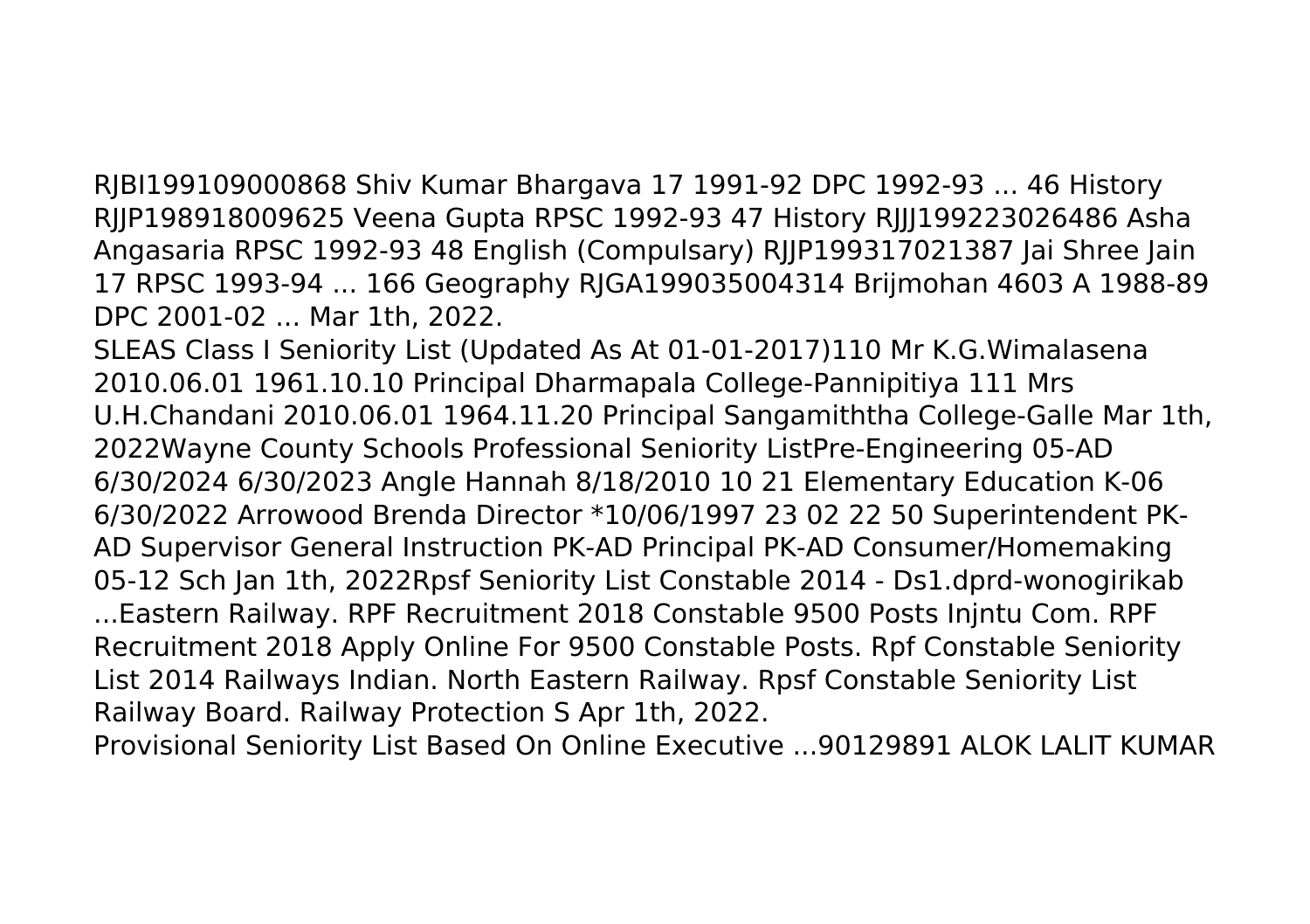WCL 107 01-07-17 90126889 S K MOHANTY SECL 108 01-07-17 90049537 MURARI MISHRA MCL 109 01-07-17 90185968 SUDHIR KUMAR SECL 110 01-07-17 29-Dec-20 Page 3 Of 538 If There Are Any Grievances, Kindly Address It To Your Concerned GM(P Jun 1th, 2022COMBINED SENIORITY LIST RESEARCH ASSISTANTCOMBINED SENIORITY LIST RESEARCH ASSISTANT CRADE-I (GENERAL & ISOLATED) /RA-I(SG)OF ALL INSTITUTE UNDER ICFRE AS ON 16.01.2009 Sl. N Mar 1th, 2022SENIORITY LIST AS ON 01.01.2018 PRIVATE SECRETARYIn Secretarial Practice 20.03.1984 01.07.2015 PUNE July, 2020 2408 4 BALRAM SINGH P SC 08.07.1961 INTER 12.03.1985 01.07.2016 HEAD OFFICE July, 2021 2617 6 SHANTA SHARMA P NEITHER 02.04.1960 BA 01.08.1981 01.07.2017 HEAD OFFICE April, 2020 3444 6 SUNITA SAHNEY P NEITHER 05.03.1963 Apr 1th, 2022. Rpsf Seniority List Constable Pdf Free DownloadRpsf Seniority List Constable Pdf Free Download All Access To Rpsf Seniority List Constable PDF Jan 1th, 2022Algonquin College Seniority List - OPSEU Support Staff ...Bergeron-Wattie, Kelly 2000-07-24 Cash Office Accounts Receivable Clerk E Ottawa Campus Retail Services Guardado, Ana Maria 2000-09-27 Lead Hand (40 Hrs.) G Ottawa Campus Caretaking And Grounds Racicot, Rachele 2000-09-28 Registered ECE Educator G Ottawa Campus Early Learning Centre Pietraru Jan 1th, 2022Seniority List Of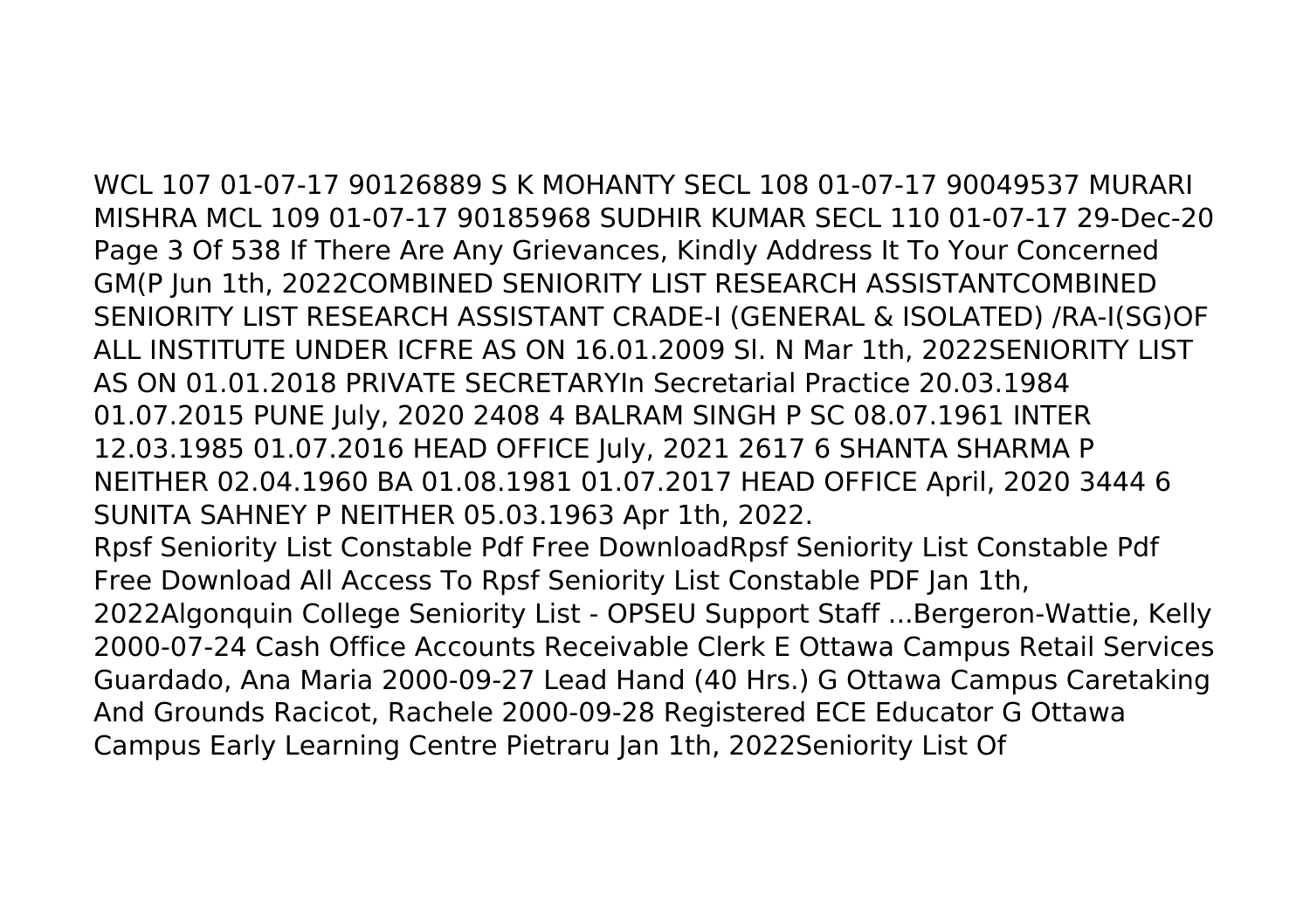Asst.Engineers/Elecl. And DivI.Engineers ...4 1052106 S. Chand Shareef Basha 01.06.1966 GO 5 1044165 K.K. Rama Krishna 19.04.1964 SO 6 1069664 M. Narayana Swamy 01.10.1965 BC-B 7 1046294 C. Hemchander 01.04.1967 BC-B 8 1057286 A. Venkateswarlu 07.04.1967 BC-D 9 1065210 Venkata Rangaiah 06.05.1963 BC 10 1058483 Ch. Nageswara Rao 18.07.1 Jun 1th, 2022. JIWAJI UNIVERSITY, GWALIOR SOS TEACHER SENIORITY LIST …Jiwaji University, Gwalior Sos Teacher Seniority List 2014 Class (a) Division (a) Pro Apr 1th, 2022SENIORITY LIST OF ASSTT. PROFESSORS OF COLLEGES …30 Dr. J.s. Pandey 24 / 9 / 1959 Govt. M.k.b. Arts & Comm. College, Jabalpur Philosophy 3000-5000 36 - 1 - - - 36 - 1 31 P.k. Agrawal 3 / 6 / 1957 Govt. M.h. College Of Home Sc.for Women, Jbp. Chemistry 10000-15200 36 - 1 - - - 36 - 1 32 Smt. R. Gupta 4 / 12 / 1957 R.d. Govt. P.g. College, Mand Jun 1th, 2022TEMPORARY SENIORITY LIST OF UNARMED POLICE ... SR GL. No. NAME POSTING DT SUP HOMETOWN Cate-gory DN DP PSI Trg. PSI Date API Date PI Date Deemed Date PI REMARKS 55 MUSALE RA MUMBAI CITY 31/08/2003 Jul 1th, 2022.

TOTAL SANCTIONED POSTS= 127 TENTATIVE SENIORITY LIST …04/09/2012 22.05.2018 PROMOTION Cat;D Hospital Dak Ismail Khel 58. DR. ZAINAB NAZ BANGASH D/O ABDUL NABI BANGASH 19/02/1981 Hangu 04/09/2012 02.01.2018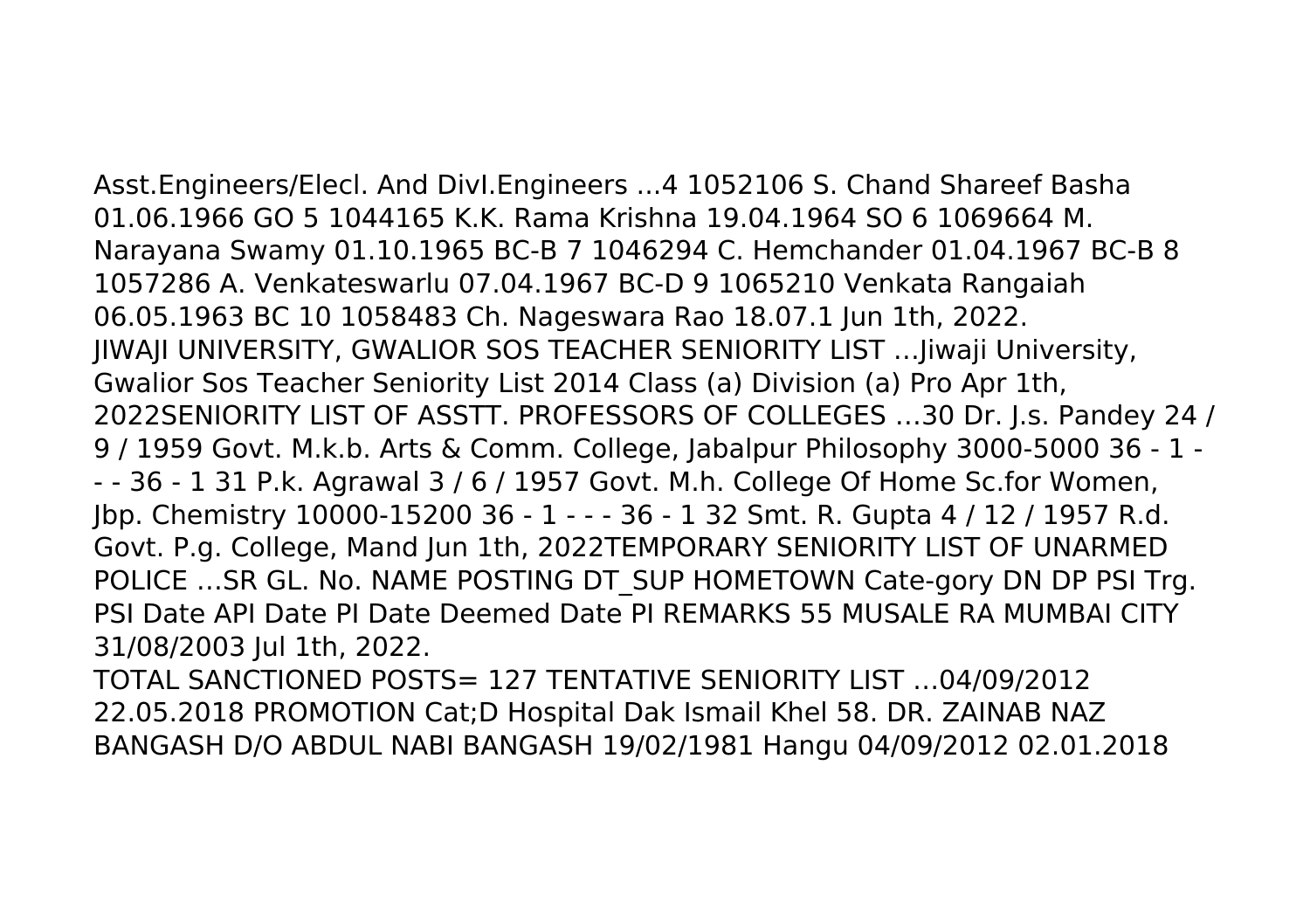PROMOTION Cat;D Hospital Tangi Charsadda. 59. DR. ASMA D/O SHAUKAT ALI 13/03/1982 Mardan 04/09/2012 22.05.2018 PROMOTION BKMC MARDAN. 60. SHAH DR. Apr 1th, 2022PROVISIONAL SENIORITY LIST OF WOMEN MEDICAL …Dr. Shaista Khan D/o Abdul Majeed Khan 17-07-65 Karachi 18-8-91 29-05-91 2 ... Dr. Samina D/o Ali Ahmed 1/7/1962 Hyderabad 18-8-1991 29-05-91 14 Dr. Khairun-Nisa D/o Muhammad Ishaque Hayat ... Dr. Razia Khoso D/o M. Jan 1th, 2022PROVISIONAL SENIORITY LIST OF CHIEF MEDICAL OFFICERS …Dr.Muhammad Ismail S/o 13.03.1959 06.I2.1987/B-17 18.09.1997 13S-18 By Promotion CMO, DHQH, Muhammad Miskeen Jun 1th, 2022.

FINAL SENIORITY LIST OF OFFICERS IN BPS-18 …S.No. Name Of Officers With Date Of Birth/ 1st Regular Apptt: Date Of Entry In Mode Of Remarks Qualification & Present Address Domicile To The Service To Present Grade Promotion To The Present Post. Appointment Cadre. B-17 Date BPS 1 Muhammad Shais Khan 04.03.1961 08.11.1984 05.01.1 May 1th, 2022Delta Air Lines Pilot Seniority List 01 Nov 2002 SNR SNR PLT …38 Clark J M Sloa 08 26 66 (05 16 66) (\*\* \*\* \*\*) 88 Paul J M Jr Sloa 04 05 68 (10 30 67) (\*\* \*\* \*\*) 39 ROOT R W 01 04 65 (\*\* \*\* \*\*) 89 DEAN T A JR SLOA 09 17 65 (\*\* \*\* \*\*) 40 GAEB H M SLOA 09 03 66 (05 16 66) Mar 1th, 2022Integrated Seniority List - Air Line Pilots Association ...Council Of The Air Line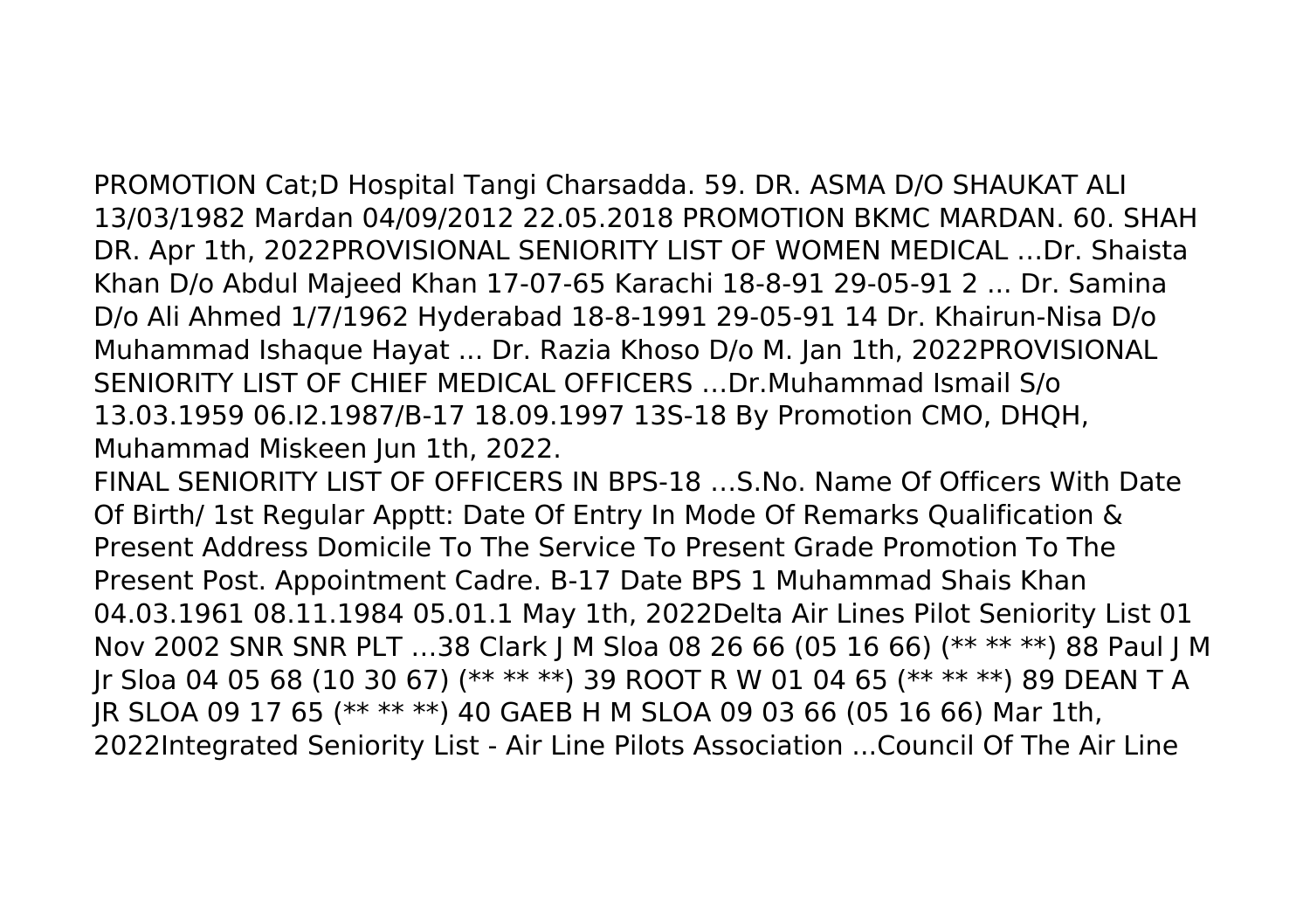Pilots Association, International (the "Northwest MEC") And The Delta Master Executive Council Of The Air Line Pilots ... Washington, D.C., And November 15- 17, 2008, In Los Angeles, At Which The Respective MECs Were Represented … Jul 1th, 2022.

ANNEXURE-II Provisional Seniority List Of DAO(W) Grade-I31 K. Rami Reddy 8/7/1949 21-7-1997 32 P. Nageswara Rao 16-6-1946 21-7-1997 ... 53 Md. Imamuddin 1/12/1942 02-08-1997 ANNEXURE-II Provisional Seniority List Of DAO(W) Grade-I ... 128 P.Daya Devi 1/6/1961 30-11-2005 129 L.Sudhakar Babu 25-8-1963 30-11-2005 ... Feb 1th, 2022NOTIFICATION Provisional Seniority List (BS-19)Dr.Kauser Soomro D/o Gul Muhammad 08-08-59 20-03-1986 21-09-2002 23. Dr.Fehmida Mahar D/o Fazal A. Mahar 01-08-59 20-03-1986 21-09-2002 24. Dr.Nasreen Memon D/o M. ... Dr.Fouzia Moin D/o Moinuddin Khan 16-09-59 20-03-1986 21-09-2002 32. Dr.Asmat Mehar D/o Syed Mehar Ali Shah 08-06-59 20-03-1986 21-09-2002 33. Dr.Parveen Memon D/o ... Jun 1th, 2022Secondary Math 3, Or Applied Or Secondary Math 1 Secondary ...CTE Courses Are Offered At Your School And At The Granite Technical Institute (GTI) In The Following Areas: Agriculture, Business, Family & Consumer Apr 1th, 2022. Gujarat Secondary And Higher Secondary Education BoardSTATE MADRASSA